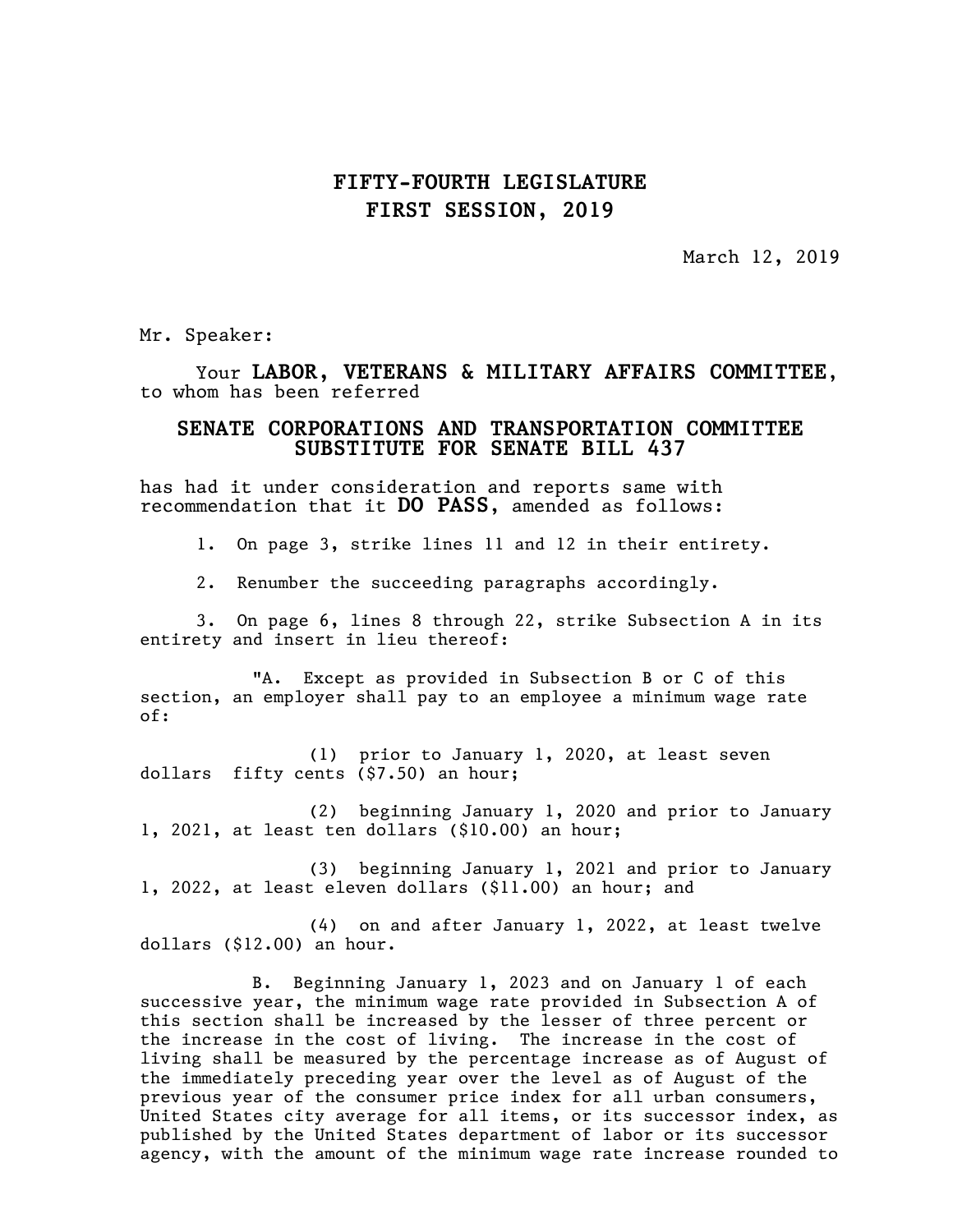## **FIFTY-FOURTH LEGISLATURE FIRST SESSION, 2019**

HLVMC/SB 437 Page 2

the nearest multiple of five cents  $(\text{\$.05})$ ; however, the minimum wage rate shall not be adjusted downward as a result of a decrease in the cost of living. The workforce solutions department shall publish by October 1 of each year the adjusted minimum wage rates that shall take effect the following January 1.".

4. Reletter the succeeding subsections accordingly.

5. On page 6, line 23, strike "October 1, 2019" and insert in lieu thereof "January 1, 2020".

6. On page 7, line 3, strike "D" and insert in lieu thereof "E".

7. On page 7, line 6, strike "E" and insert in lieu thereof "F".

8. On page 7, line 15, strike "as follows:", strike lines 16 through 22 in their entirety and on line 23, strike "(4) the" and insert in lieu thereof "that is thirty percent of the minimum hourly wage rate provided in Subsection A of this section at the time the hours were worked in addition to tips received. The".

9. On page 8, line 4, strike "employees" and insert in lieu thereof "wait staff".

 $\overline{a}$ 

Respectfully submitted,

**Eliseo Lee Alcon, Chair**

Adopted Not Adopted

(Chief Clerk) (Chief Clerk)

Date